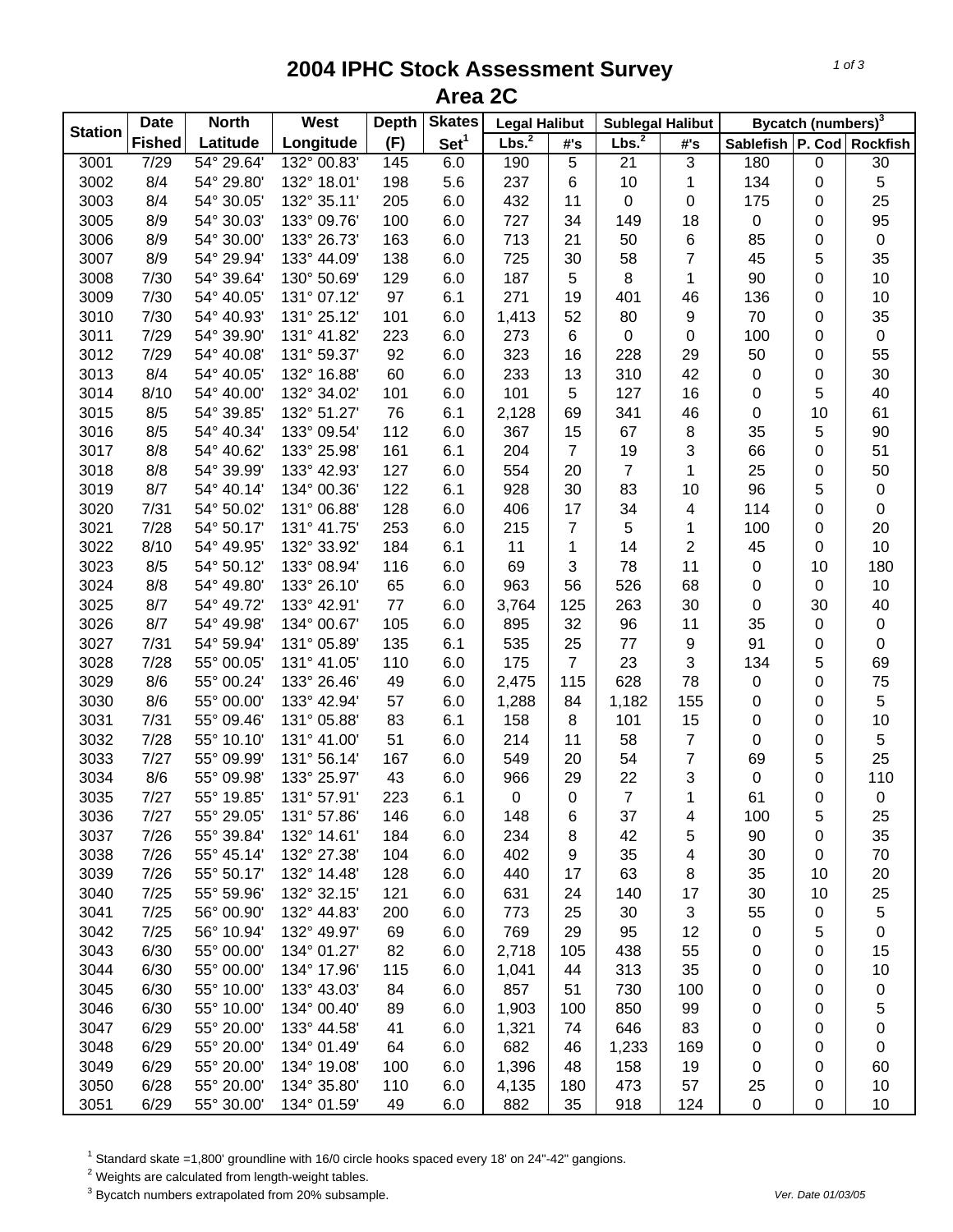## **2004 IPHC Stock Assessment Survey Area 2C**

|                | <b>Date</b>   | <b>North</b> | <b>West</b> | <b>Depth</b> | <b>Skates</b>    | <b>Legal Halibut</b> |     | <b>Sublegal Halibut</b> |                | Bycatch (numbers) <sup>3</sup> |                  |                           |
|----------------|---------------|--------------|-------------|--------------|------------------|----------------------|-----|-------------------------|----------------|--------------------------------|------------------|---------------------------|
| <b>Station</b> | <b>Fished</b> | Latitude     | Longitude   | (F)          | Set <sup>1</sup> | Lbs. <sup>2</sup>    | #'s | Lbs. <sup>2</sup>       | #'s            |                                |                  | Sablefish P. Cod Rockfish |
| 3052           | 6/28          | 55° 30.00'   | 134° 19.14' | 91           | 6.0              | 1,589                | 80  | 686                     | 81             | $\pmb{0}$                      | $\pmb{0}$        | 0                         |
| 3053           | 6/28          | 55° 30.00'   | 134° 37.15' | 111          | 6.0              | 2,576                | 105 | 249                     | 30             | 65                             | $\mathbf 0$      | 0                         |
| 3054           | 6/28          | 55° 30.00'   | 134° 54.12' | 156          | 6.0              | 1,421                | 57  | 99                      | 11             | 30                             | 0                | $\pmb{0}$                 |
| 3055           | 7/16          | 55° 40.00'   | 134° 01.03' | 101          | 6.0              | 1,397                | 62  | 155                     | 19             | $\mathsf 0$                    | 5                | 35                        |
| 3056           | 7/16          | 55° 40.00'   | 134° 19.05' | 112          | 6.0              | 1,159                | 57  | 87                      | 10             | 45                             | 0                | $\pmb{0}$                 |
| 3057           | 7/16          | 55° 40.00'   | 134° 36.94' | 109          | 6.0              | 2,409                | 99  | 211                     | 26             | 15                             | $\mathbf 0$      | $\pmb{0}$                 |
| 3058           | 6/27          | 55° 40.00'   | 134° 54.87' | 108          | 6.0              | 1,977                | 67  | 201                     | 26             | 64                             | 0                | 54                        |
| 3059           | 7/15          | 55° 50.00'   | 133° 25.92' | 34           | 6.0              | 256                  | 9   | 0                       | 0              | $\pmb{0}$                      | 0                | $\pmb{0}$                 |
| 3060           | 7/15          | 55° 50.00'   | 133° 43.51' | 63           | 6.0              | 732                  | 22  | $\overline{7}$          | 1              | 5                              | 10               | 105                       |
| 3061           | 7/17          | 55° 50.00'   | 134° 02.06' | 148          | 6.0              | 682                  | 20  | $\overline{7}$          | 1              | 90                             | 10               | 30                        |
| 3062           | 6/27          | 55° 50.00'   | 134° 39.39' | 92           | 6.0              | 959                  | 30  | 180                     | 22             | 5                              | 0                | $\pmb{0}$                 |
| 3063           | 6/27          | 55° 50.00'   | 134° 55.20' | 101          | 6.0              | 2,308                | 50  | 239                     | 31             | 0                              | 0                | $\pmb{0}$                 |
| 3064           | 6/27          | 55° 50.00'   | 135° 12.84' | 128          | 6.0              | 1,234                | 38  | 88                      | 11             | 45                             | 0                | 20                        |
| 3065           | 7/15          | 55° 55.00'   | 133° 34.49' | 39           | 6.0              | 1,193                | 46  | 135                     | 19             | $\pmb{0}$                      | 5                | 15                        |
| 3066           | 7/17          | 56° 00.00'   | 134° 02.21' | 55           | 6.0              | 1,297                | 71  | 771                     | 97             | 0                              | 5                | $\boldsymbol{0}$          |
| 3067           | 7/17          | 56° 00.00'   | 134° 20.50' | 45           | 6.0              | 1,955                | 57  | 243                     | 37             | 0                              | 0                | 105                       |
| 3068           | 6/26          | 56° 00.00'   | 134° 37.79' | 206          | 6.0              | 2,789                | 61  | 49                      | $\,6$          | 170                            | 0                | 30                        |
| 3069           | 6/26          | 56° 00.00'   | 134° 54.88' | 189          | 6.0              | 1,221                | 34  | $\, 8$                  | 1              | 183                            | 0                | 45                        |
| 3070           | 6/26          | 56° 00.00'   | 135° 12.98' | 198          | 6.0              | 2,808                | 74  | 25                      | 3              | 153                            | 0                | 15                        |
| 3071           | 7/14          | 56° 09.66'   | 133° 44.03' | 168          | 6.0              | 780                  | 30  | 30                      | 4              | 75                             | 10               | $\mathbf 0$               |
| 3072           | 7/18          | 56° 10.12'   | 134° 20.02' | 72           | 6.0              | 1,952                | 100 | 454                     | 55             | 5                              | 5                | $10$                      |
| 3073           | 6/26          | 56° 09.55'   | 134° 38.00' | 150          | 6.0              | 2,299                | 67  | 115                     | 14             | 139                            | $\boldsymbol{0}$ | $10$                      |
| 3074           | 8/20          | 56° 10.00'   | 134° 56.11' | 99           | 6.0              | 2,652                | 120 | 378                     | 43             | 70                             | $\mathbf 0$      | $\pmb{0}$                 |
| 3075           | 8/20          | 56° 10.00'   | 135° 13.81' | 152          | 6.0              | 1,033                | 30  | 45                      | 5              | 99                             | $\mathbf 0$      | $\pmb{0}$                 |
| 3076           | 7/14          | 56° 19.97'   | 133° 44.05' | 83           | 6.0              | 837                  | 30  | 36                      | 5              | 50                             | 40               | 20                        |
| 3077           | 7/18          | 56° 19.83'   | 134° 20.00' | 85           | 6.0              | 1,128                | 36  | 194                     | 26             | 45                             | 0                | 15                        |
| 3078           | 8/20          | 56° 20.00'   | 134° 56.34' | 62           | 6.0              | 1,805                | 60  | 372                     | 48             | 5                              | 0                | 59                        |
| 3079           | 8/19          | 56° 20.00'   | 135° 14.06' | 86           | 6.0              | 807                  | 27  | 153                     | 19             | 0                              | 0                | 35                        |
| 3080           | 8/19          | 56° 20.01'   | 135° 31.90' | 108          | 6.0              | 1,284                | 45  | 59                      | 7              | 70                             | 5                | $\boldsymbol{0}$          |
| 3081           | 7/14          | 56° 29.09'   | 133° 44.00' | 53           | 6.0              | 1,397                | 51  | 113                     | 14             | 5                              | 25               | 10                        |
| 3082           | 7/18          | 56° 29.73'   | 134° 20.00' | 61           | 6.0              | 1,307                | 56  | 674                     | 91             | 0                              | $\pmb{0}$        | 20                        |
| 3083           | 8/19          | 56° 30.00'   | 135° 15.03' | 59           | 6.0              | 1,008                | 51  | 814                     | 102            | 0                              | 0                | 30                        |
| 3084           | 8/19          | 56° 30.00'   | 135° 32.98' | 83           | 6.0              | 850                  | 29  | 91                      | 11             | 0                              | 0                | 130                       |
| 3085           | 8/18          | 56° 40.03'   | 135° 15.00' | 23           | 6.0              | 753                  | 18  | 9                       | 1              | 0                              | 0                | 15                        |
| 3086           | 8/18          | 56° 40.00    | 135° 33.90' | 72           | 6.0              | 1,043                | 39  | 203                     | 27             | 0                              | 0                | 25                        |
| 3087           | 8/18          | 56° 40.00'   | 135° 51.98' | 128          | 6.0              | 1,010                | 38  | 56                      | 6              | 20                             | 0                | 20                        |
| 3088           | 5/30          | 56° 50.00'   | 132° 49.75' | 110          | 6.0              | 530                  | 29  | 181                     | 21             | $\mathbf 0$                    | 0                | $\boldsymbol{0}$          |
| 3089           | 8/18          | 56° 50.00'   | 135° 51.70' | 100          | 6.0              | 1,517                | 72  | 153                     | 19             | 45                             | 0                | 10                        |
| 3090           | 5/30          | 56° 57.00'   | 132° 58.15' | 75           | 6.0              | 680                  | 40  | 691                     | 96             | $\mathbf 0$                    | 5                | 0                         |
| 3091           | 5/31          | 57° 00.00'   | 134° 20.78' | 186          | 6.0              | 628                  | 32  | 115                     | 14             | 295                            | 0                | 0                         |
| 3092           | 8/17          | 57° 00.07'   | 135° 59.99' | 55           | 6.0              | 372                  | 23  | 200                     | 25             | 0                              | 0                | 150                       |
| 3093           | 5/30          | 57° 03.00'   | 133° 04.97' | 76           | 6.0              | 516                  | 25  | 117                     | 17             | 0                              | 10               | 5                         |
| 3094           | 5/31          | 57° 10.00'   | 133° 45.11' | 175          | 6.0              | 1,149                | 52  | 154                     | 20             | 66                             | 0                | 15                        |
| 3095           | 5/31          | 57° 10.00'   | 134° 02.74' | 158          | 6.0              | 1,550                | 77  | 291                     | 38             | 90                             | 20               | 5                         |
| 3096           | 6/1           | 57° 10.08'   | 134° 39.95' | 179          | 6.0              | 975                  | 28  | 142                     | 20             | 45                             | 0                | 45                        |
| 3097           | 8/17          | 57° 10.00'   | 135° 54.05' | 39           | 6.0              | 408                  | 21  | 247                     | 36             | 0                              | 0                | 45                        |
| 3098           | 8/17          | 57° 10.00'   | 136° 12.02' | 115          | 6.0              | 1,363                | 58  | 64                      | $\overline{7}$ | 5                              | 0                | 35                        |
| 3099           | 6/2           | 57° 20.00'   | 133° 25.98' | 73           | 6.0              | 256                  | 11  | 54                      | 7              | 0                              | 5                | $\pmb{0}$                 |
| 3100           | 6/2           | 57° 20.43'   | 133° 44.78' | 197          | 6.0              | 1,339                | 66  | 237                     | 27             | 30                             | 10               | 5                         |
| 3101           | 6/1           | 57° 20.06'   | 134° 36.02' | 189          | 6.0              | 732                  | 30  | 136                     | 16             | 76                             | $\pmb{0}$        | 5                         |

 $^1$  Standard skate =1,800' groundline with 16/0 circle hooks spaced every 18' on 24"-42" gangions.<br><sup>2</sup> Weights are calculated from length-weight tables.

3 Bycatch numbers extrapolated from 20% subsample. *Ver. Date 01/03/05*